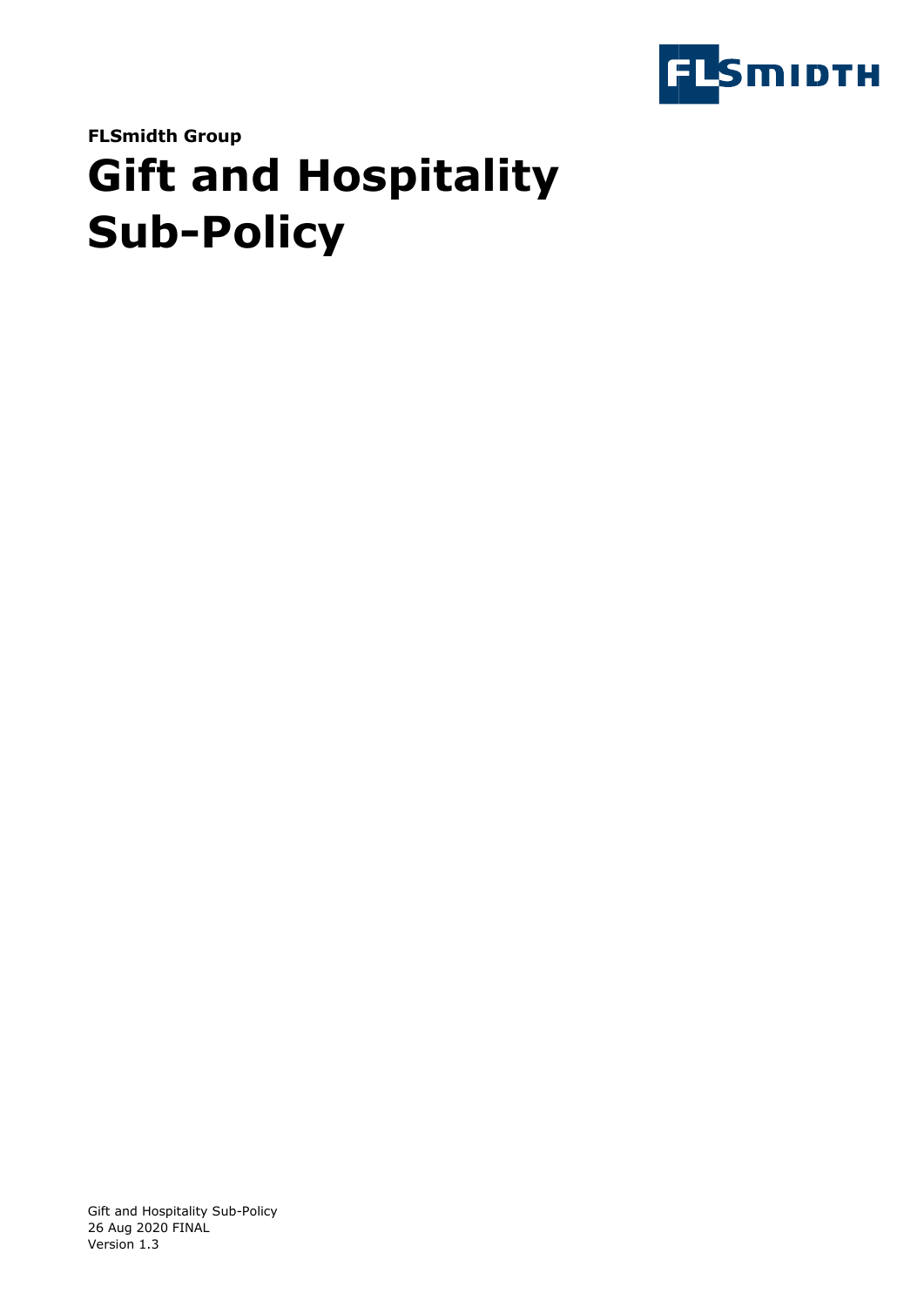

# **1 Introduction and scope**

This Sub-Policy provides employees with rules on how to ensure the giving and receiving of gifts and hospitality is reasonable and justifiable.

The Policy applies to FLSmidth & Co. A/S and all of its subsidiaries, offices and sites worldwide (henceforth 'FLSmidth') and includes all members of the Board of Directors, executives, officers and employees, irrespective of location. It also applies to any company acting on behalf of or in the name of FLSmidth, including all employees. Compliance with this policy is a condition of employment in FLSmidth and non-compliance may result in sanctions.

Please note there may be local or regional policies that place stricter rules on top of this group level Sub-Policy.

# **2 Rules**

Examples of gifts include, and are not limited to, gifts provided to business partners for relationship or promotional purposes, gifts provided in connection with local holidays, branded items, gimmicks and promotional items. Examples of hospitality include, and are not limited to, dinners, lunches, coffee meetings, entertainment activities, invitations to professional and cultural events, provision of travel and accommodation expenses e.g. for seminars or training, and invitations to fundraising events.

Approvals required should be obtained prior to the purchase of the gift or the provision of hospitality. In the case where an employee has failed to obtain approval prior to the purchase of a gift or provision of hospitality, a note explaining why approval was not obtained at an earlier stage must be provided with subsequent approval at the relevant level.

The thresholds mandated by this Sub-Policy are indicated in EUR. Gifts or hospitality purchased in other currencies than EUR should be converted to the corresponding EUR value at the exchange rate at the time of purchase to determine approval levels needed.

#### **2.1 Gifts**

In general, the giving and receiving of gifts is a legitimate and acceptable part of business relationships. However, gifts may never unduly influence or appear to influence the recipient to make biased decisions. That is, the gift must not make the person receiving it feel obligated to 'pay back' the gift by giving orders, business information or other improper preferential treatment in return.

In addition, gifts given or received must not be of any significant value. FLSmidth employees cannot give or receive gifts that consist of money or other financial instruments.

Any gift, whether provided or received, require approval above certain monetary values.

The following limits and approvals apply to all FLSmidth employees, regardless of location of the employee or the person receiving the gifts, and regardless of title and rank.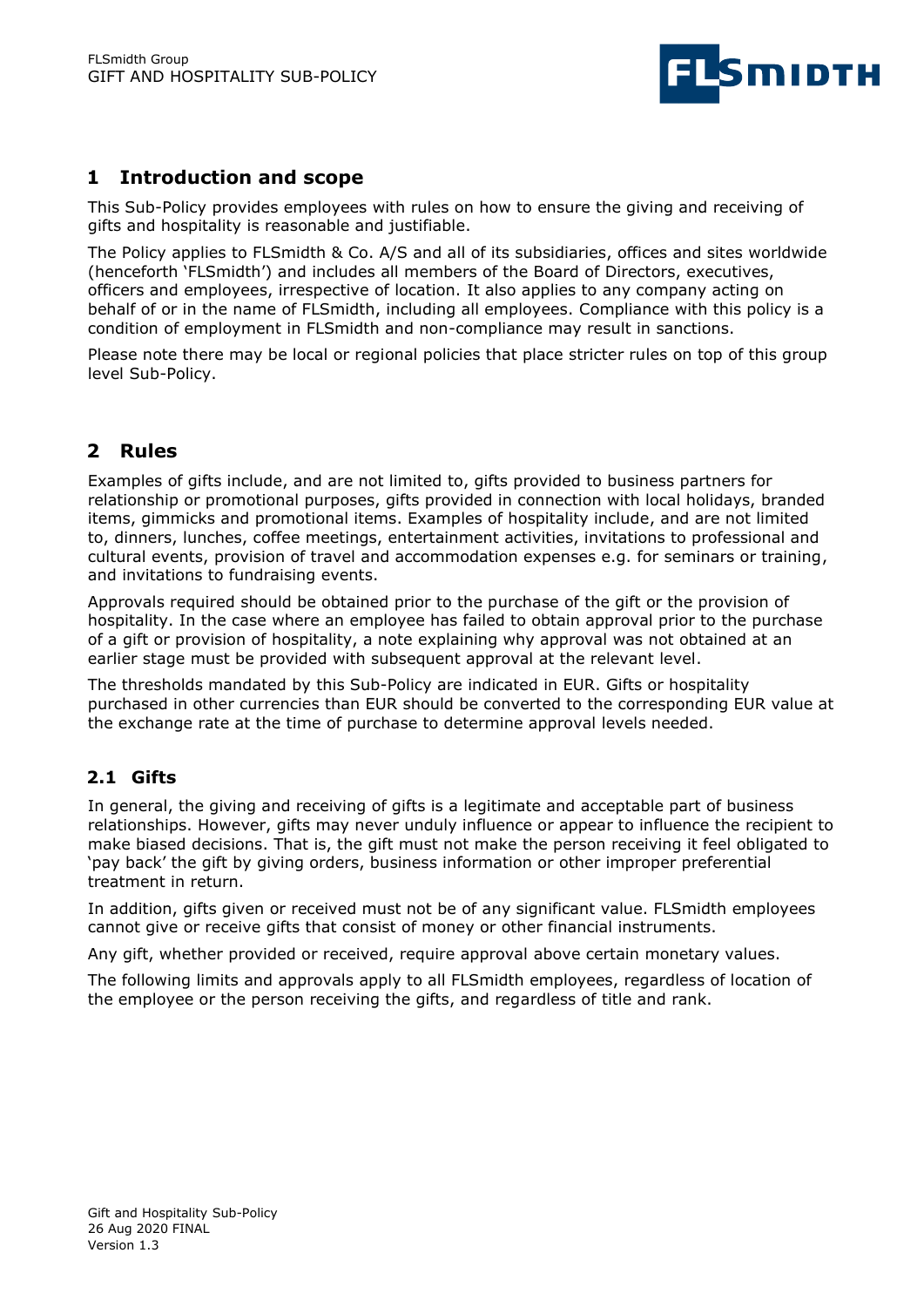

#### **2.1.1 Giving gifts**

The levels and procedures for giving gifts are the following:

| <b>Value</b>                       | <b>Approval required</b>                                                       |
|------------------------------------|--------------------------------------------------------------------------------|
| Below 50 EUR                       | No approval required                                                           |
| 50-150 EUR                         | Manager                                                                        |
| <i>150-300 EUR</i>                 | Region President of the region the employee belongs to                         |
| Above 300 EUR                      | General Counsel                                                                |
| $2 * \lceil max$ . value approved] | Maximum value an FLSmidth employee can provide to one<br>person over 12 months |

The monetary values refer to the value of the gift provided on one occasion to one person. Thus, for example, if an FLSmidth employee wants to give two boxes of chocolate as a gift to a person on the same occasion, the approval needed should be calculated on the basis of the total value of the two boxes.

The maximum total value of all gifts provided by a given FLSmidth employee to one person over a 12 months period cannot exceed two times the maximum value that the employee has received an approval for. Thus, an FLSmidth employee who has received approval for a 175 EUR gift to a given person cannot provide gifts of a total value of more than 350 EUR over a 12 months period. Otherwise an additional approval according to the above table is required to increase the limit.

As a rule, FLSmidth employees should not provide gifts to public officials. However, in special circumstances the relevant manager may deem it inappropriate not to provide a token gift to a public official. In any case, a public official may not receive any gift valued more than 50 EUR and no more than 100 EUR over a 12 months period in total.

FLSmidth employees should take into consideration local legislation and cultural norms in the selection of gifts, e.g. avoiding culturally controversial or illegal gifts such as alcohol in certain countries.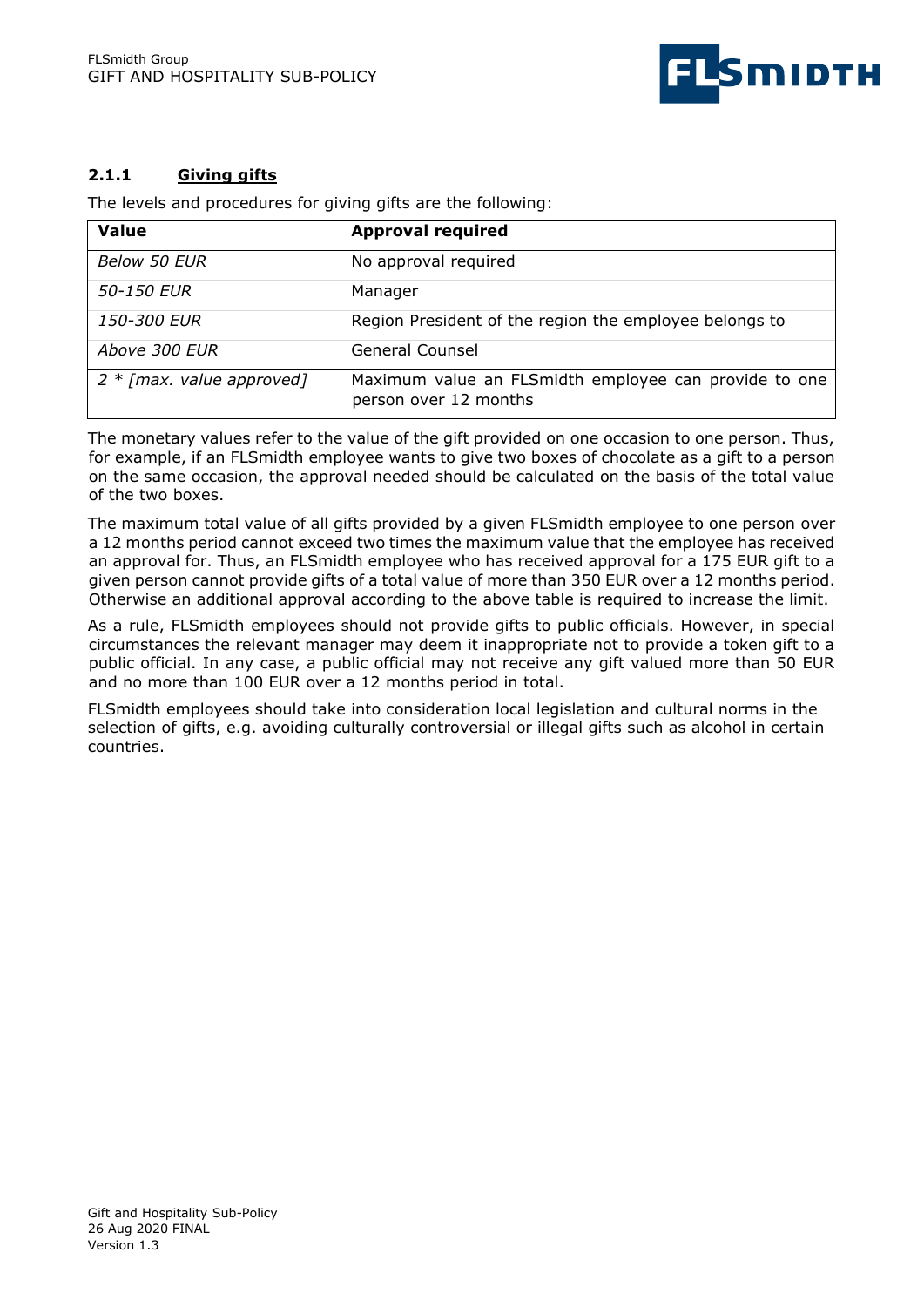

#### **2.1.2 Receiving gifts**

The levels and procedures for receiving gifts are the following:

| <b>Value</b>                       | <b>Approval required</b>                                                         |
|------------------------------------|----------------------------------------------------------------------------------|
| Below 50 EUR                       | Approval not required                                                            |
| 50-150 EUR                         | Manager                                                                          |
| Above 150 EUR                      | Not allowed                                                                      |
| $2 * \text{[max. value approach]}$ | Maximum value an FLSmidth employee can receive from one<br>person over 12 months |

The monetary values refer to the value of the gift provided on one occasion to one FLSmidth employee by one external business partner or similar. For example, if an FLSmidth employee receives three bottles of wine as a gift from one business partner company, organisation or individual, the approval needed is calculated on the basis of the combined value of the three bottles.

The maximum total value of all gifts provided to a given FLSmidth employee by one business partner company, organisation or individual over a 12 months period cannot exceed two times the maximum value that the employee has received approval for. Thus, under all circumstances, no employee may receive gifts of a total value of more than 300 EUR from one business partner company or organisation or individual over a 12-month period.

FLSmidth employees have an obligation to determine or assess the value of a gift provided to them. For example, by looking up the item in online stores or by inquiring with local FLSmidth colleagues in a given country. If an employee is unable to provide a precise price they should make a price range estimate and base the approval level on the average price. For example, a gift estimated to be worth between 40 and 75 EUR is subject to an approval level corresponding to 57.50 EUR (Manager approval required).

Any gift worth more than 150 EUR should be politely returned to the giver, if necessary in a more private setting or with a small delay. In the rare occasions where the return of this gift would prove seriously embarrassing to the giver, the relevant FLSmidth employee is encouraged to seek advice from Group Compliance.

Individual FLSmidth offices or departments may decide that any gift received by employees should be given to the department and distributed in a raffle or lottery, for example once a year in connection with local holidays or similar.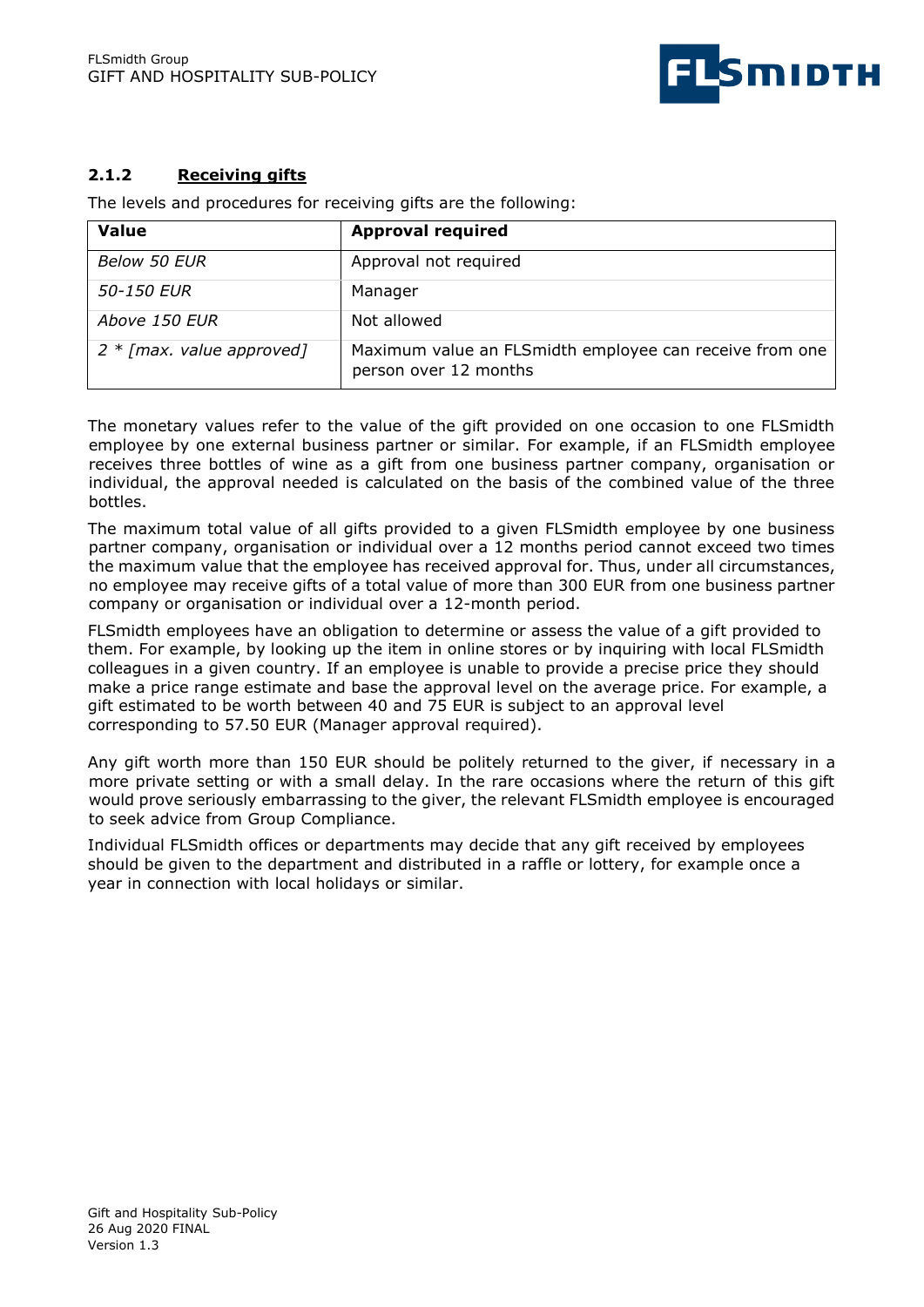

### **2.2 Hospitality**

In general, hospitality is a legitimate and acceptable part of business relationships. However, hospitality may never unduly influence or appear to influence the recipient to make biased decisions. That is, any hospitality provided must not make the person receiving it feel obligated to 'pay back' by giving orders, business information or other improper preferential treatment in return.

Hospitality should be reasonable in terms of money spent per person involved. Good quality, business appropriate venues are generally acceptable, while restaurants and other venues which are exceptionally expensive or an attraction in itself are not acceptable.

Any hospitality, whether provided or received, require there is a legitimate, business-relevant reason for the event or hospitality provided and this reason is described in a request for approval. In any event, any hospitality must focus on professional or business-related interaction or training and any social or purely entertainment elements of the hospitality should play a minor role compared with professional content.

Hospitality may be provided in or close to locations where the relevant FLSmidth employees meet with the business partner. That is, hospitality should take place in or close to the location where we already interact in a purely professional context with partners. Hospitality should take place in a location which is maximum two hours' drive away from the location in which employees interact with business partners.

Any hospitality, whether provided or received, require approval above certain monetary values. In addition, there are types of entertainment which are not considered appropriate for FLSmidth employees regardless of the monetary value.

The following limits and approvals applies to all FLSmidth employees, regardless of location of the employee or the person receiving the hospitality.

#### **2.2.1 Meals and refreshments, and entertainment**

The levels and procedures for providing and receiving meals and refreshments, and entertainment, regardless of whether provided or received, are:

| Value (per person)                | <b>Approval required</b>                                                                                                          |
|-----------------------------------|-----------------------------------------------------------------------------------------------------------------------------------|
| Below 150 EUR                     | Approval not required                                                                                                             |
| <i>150-300 EUR</i>                | Manager                                                                                                                           |
| 300-600 EUR                       | Region President of the region the employee belongs to                                                                            |
| Above 600 EUR                     | General Counsel                                                                                                                   |
| $4 * \lceil max.$ value approved] | Maximum value an FLSmidth employee can receive from one<br>person, or which FLSmidth can provide to one person, over<br>12 months |

The monetary values refer to the value of the hospitality or entertainment provided on one occasion to one person. For example, if FLSmidth provides a dinner for three customer representatives and one FLSmidth employee which cost a total of 650 EUR in total, the cost per person involved is  $650 / 4 = 162.50$  EUR. The FLSmidth employee therefore needs approval from his or her manager.

The maximum total value of all hospitality and entertainment provided by a given FLSmidth employee to one person or provided to one FLSmidth person from one business partner over a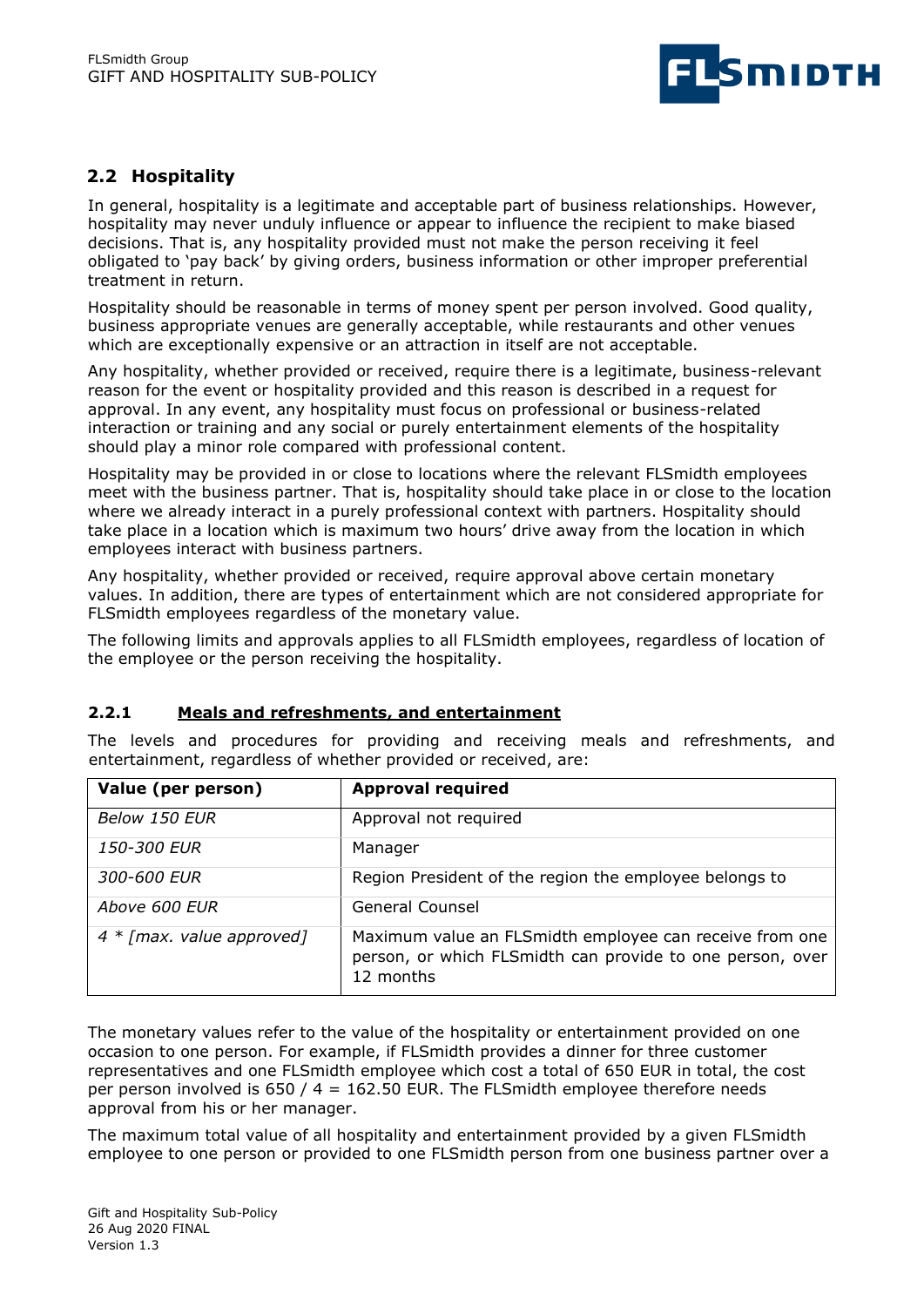

12 months period cannot exceed four times the maximum value that the employee has received an approval for. Thus, an FLSmidth employee who has received approval for a dinner costing 80 EUR per person to a given person, is allowed to spend a total of 4  $*$  80 EUR = 320 EUR per person over a 12 months period. Otherwise an additional approval according to the above table is required to increase the limit.

Employees at level N-0 and N-1 may provide or accept meals and refreshments, and entertainment, up to 300 EUR per person without approval, and up to four times that in a 12 month period. Any expense above 300 EUR require approval from the General Counsel.

As a rule, FLSmidth employees should only provide hospitality and entertainment to public officials to a very limited extent or not at all. Any hospitality to public officials must be approved by the relevant manager, regardless of the monetary value. In any case, a public official may not receive any hospitality valued more than 75 EUR and no more than 150 EUR over a 12 months period in total. Note that in some countries, it is illegal to provide any form of hospitality to public officials.

Certain forms of entertainment are not allowed for FLSmidth employee to take part in with colleagues or business partners, regardless of the cost and regardless who pays. This includes strip shows and strip clubs as well as prostitution and other forms of sexually oriented entertainment. It also includes any other form of entertainment which is illegal in the country where it takes place.

| Value (per person)                 | <b>Approval required</b>                                                                                                          |
|------------------------------------|-----------------------------------------------------------------------------------------------------------------------------------|
| Below 250 EUR                      | Approval not required                                                                                                             |
| <i>250-500 EUR</i>                 | Manager                                                                                                                           |
| Above 500 EUR                      | Region President of the region the employee belongs to                                                                            |
| $2 * \text{[max. value approach]}$ | Maximum value an FLSmidth employee can receive from one<br>person, or which FLSmidth can provide to one person, over<br>12 months |

#### **2.2.2 Training, conferences and site visits**

The levels and procedures for inviting to or being invited to training and conferences, are:

The monetary values refer to the value of the training, site visit or conference provided on one occasion to one person, including all costs covered. Thus, for example, if FLSmidth invites one customer representative to a site visit, covering flights, accommodation and one meal at a total cost of 650 EUR, approval from the Region President of the relevant region is required.

The maximum total value of all the training, conference and site visit expenses provided by a given FLSmidth employee to one person or provided to one FLSmidth person from one business partner over a 12 months period cannot exceed two times the maximum value that the employee has received an approval for. Thus, an FLSmidth employee who has received approval for a site visit costing 650 EUR per person to a given person, is allowed to spend a total of  $2 * 650$  EUR = 1300 EUR over a 12 months period. Otherwise an additional approval according to the above table is required to increase the limit.

Employees at level N-0 and N-1 may invite to, or accept invitations to training, conferences and site visits up to 500 EUR per person without approval, and up to two times that in a 12 month period. However, any event valued above 500 EUR require approval from the General Counsel.